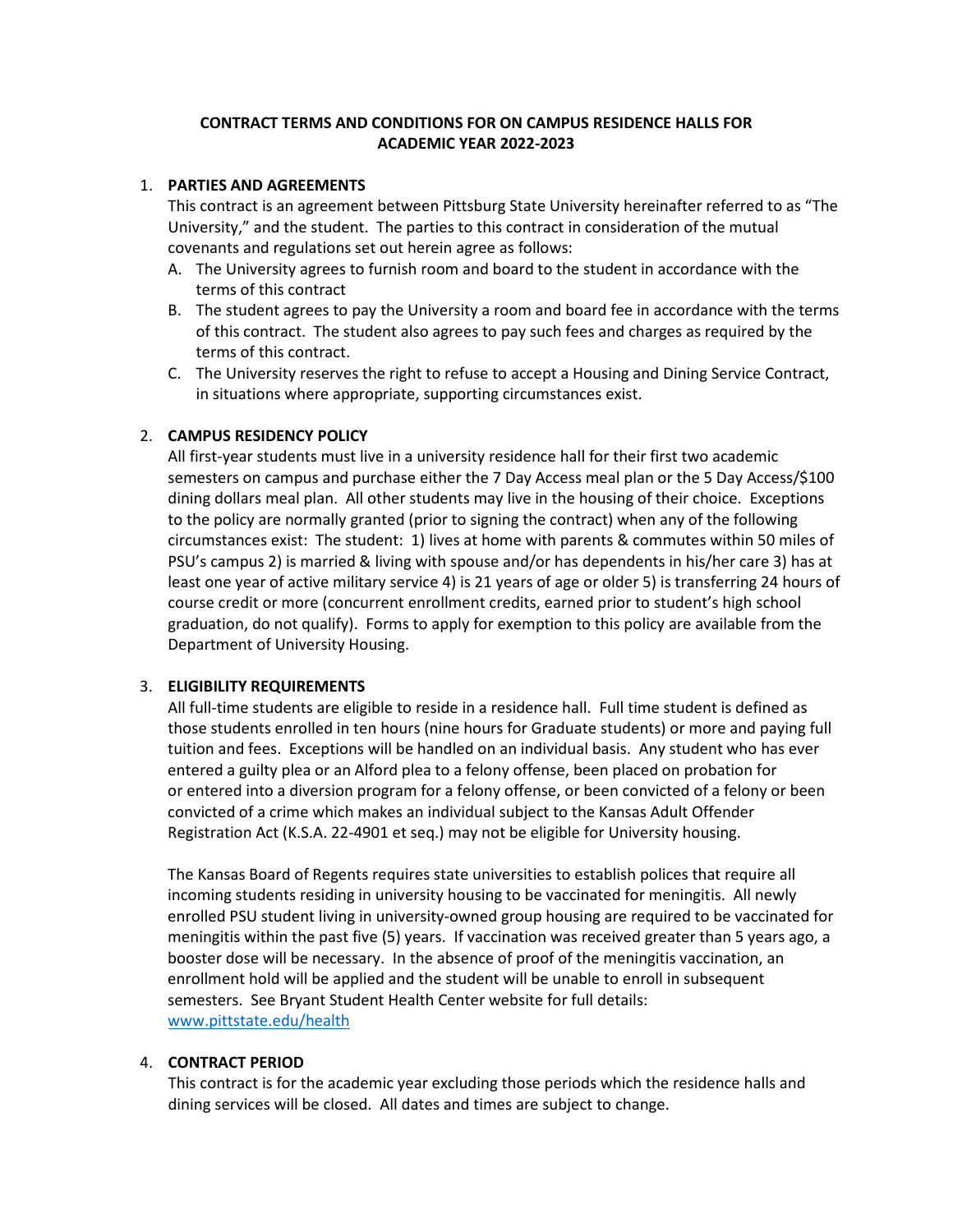### A. **HOUSING**. The residence halls will observe the following schedule:

| <b>2022 FALL SEMESTER</b>              | <b>2023 SPRING SEMESTER</b>        |
|----------------------------------------|------------------------------------|
| Open: Saturday, August 20, 9:00 AM     | Open: Sunday, January 15, 10:00 AM |
| Close: Saturday, December 17, 10:00 AM | Close: Saturday, May 13, 10:00 AM  |

B. **DINING SERVICE**. Meals will be served in Gibson Dining Hall during the hours of service designated by the Department of University Housing and observe the following schedule:

| <b>2022 FALL SEMESTER</b>            | <b>2023 SPRING SEMESTER</b>       |
|--------------------------------------|-----------------------------------|
| Open: Saturday, August 20, 11:00 AM  | Open: Sunday, January 15, 4:30 PM |
| Close: Tuesday, November 22, 2:00 PM | Close: Friday, March 17, 2:00 PM  |
| Open: Monday, November 28, 7:30 AM   | Open: Monday, March 27, 7:30 AM   |
| Close: Friday, December 16, 2:00 PM  | Close: Friday, May 12, 2:00 PM    |

*Reduced hours may be initiated during special events and other holidays. All dates and times are subject to change.*

### 5. **PAYMENT, LATE FEES, STATEMENTS**

- A. Payments are to be paid to the University for housing accommodations, dining service, and properly billed charges in accordance with the rate and payment schedule specified in this contract and/or payment plan terms. The Cashiers and Student Accounts office will maintain and publish tuition, housing and fees billing for all students enrolled at Pittsburg State. Billing will be produced each month and notification is then sent to the student's official campus e-mail address. Students will access their e-bills through their GUS portal and will set up other users and notifications. Visit the Cashiers and Student Accounts Website: [www.pittstate.edu/office/cashier](http://www.pittstate.edu/office/cashier) to view payment dates and options, billing cycle, installment fees, late fees and other related payment policies.
- B. A late fee will be charged if payment (semester, installment, and properly billed charges) is not received by the fifth of each month. If charges remain unpaid, meal service will be suspended, and procedures to evict the student from University housing will be initiated. Past due accounts will be sent to a collection agency and/or the state set-off program for collection. Collection costs will be assessed and added to balance due on these accounts.
- C. Statements are accessible through the student portal (GUS) with your ID and password. Details about the payment options and credit card policies are available online at www. pittsate.edu/office/cashier. Timely payment in accordance with established schedules is not dependent upon receipt of statement.
- D. Any student who is permitted and/or authorized to occupy a residence hall assignment outside the dates of this contract (i.e., early arrival, interim, etc.) are subject to all terms and conditions and responsible for all additional charges associated with that occupancy.

### 6. **FINANCIAL AID/SCHOLARSHIPS**

Per federal regulations, all financial aid and scholarship recipients must apply the remaining portion of their award, after tuition, to their Housing and Dining Service Contract (regardless of payment plan chosen). The application of financial aid and scholarship awards supersedes the selected payment plan. Any balance due after financial aid and scholarships are applied must be paid according to the selected payment plan.

### **7. DINING SERVICE**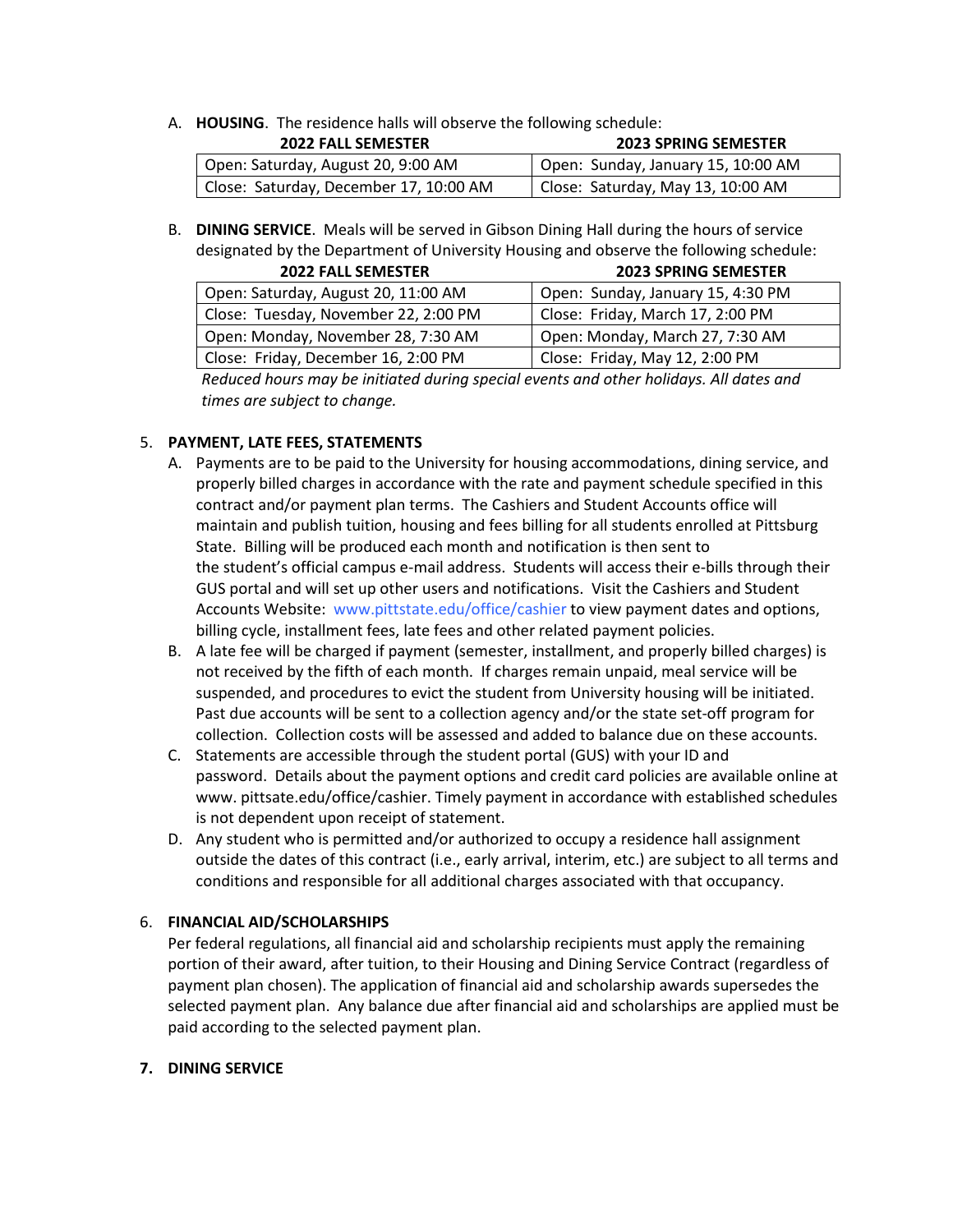- A. **7 Day Access.** This plan provides unlimited, personal access to Gibson Dining Hall during dates of operation provided within this contract.
- B. **5 Day Access/\$100 per semester Dining Dollars**. This plan provides unlimited, personal access to Gibson Dining Hall Monday through Friday during dates and hours of operation provided within this contract plus \$100 in Dining Dollars to spend at any university food service operation, excluding Athletic events. Unspent Dining Dollars from the fall semester are not carried forward into the spring semester and are forfeited. Dining Dollars for spring semester must be expended by end of spring semester or forfeited.
- C. **\$1000 Dining Dollars**. This plan provides \$1000 per semester in purchasing power to spend at any university food service operation, excluding Athletic events. Unspent Dining Dollars for the fall semester must be expended by the end of the fall semester or will be forfeited. Unspent Dining Dollars for the spring semester must be expended by the end of the spring semester or forfeited. Unspent Dining Dollars do not transfer to following semester.
- D. **Missed Meals.** No refunds or credits will be made for missed or unused meals.
- E. **Meal Plan Changes**. Students may make changes to their selected meal plan for each semester up until three weeks after the official starting day of classes (as listed in the official university calendar) for that semester without any additional change fees, however meal plan charges would change accordingly.  First year students required to purchase the 7 Day Access meal plan or the 5 Day Access/\$100 dining dollars meal plan may only choose to move to one of those two meal plans for the semester.  Students not required to purchase the 7 Day Access meal plan or the 5 Day Access/\$100 dining dollars meal plan may choose to move to any other meal plan until that time.  Requests to change to a higher meal plan can be done at any time.  Students must come to the University Housing Office, 209 Horace Mann, to complete proper paperwork.
- F. **Suspension of Meal Privileges.** The University may suspend meal privileges if the student fails to make proper payment, fails to abide by all terms of the contract, or fails to attend a University Housing discipline meeting/hearing.

# 8. **OCCUPANCY PROVISIONS**

Housing accommodations are rented to the student for the specific purpose of personal residence and may not be sublet or used by residents or outside agencies for any commercial purposes. This contract is not transferable.

### 9. **ASSIGNMENTS**

- A. **AUTHORITY.** The University reserves the right to make assignments of accommodation.
- B. **CONSOLIDATION.** The University reserves the right to consolidate occupants of rooms to any other space within the Housing system. If sufficient space is available, students may be given the option to pay for a single room. Students who fail to consolidate are subject to a single room charge and possible disciplinary action.
- C. **OVERFLOW.** The University reserves the right to determine the use and assignment for any room as needed for overflow housing, including singles, doubles, triples, etc.
- D. **REASSIGNED.** Students who do not check-in prior to the end of 1st day of classes for that semester or have not notified University Housing of late arrival may be reassigned from their original room assignment.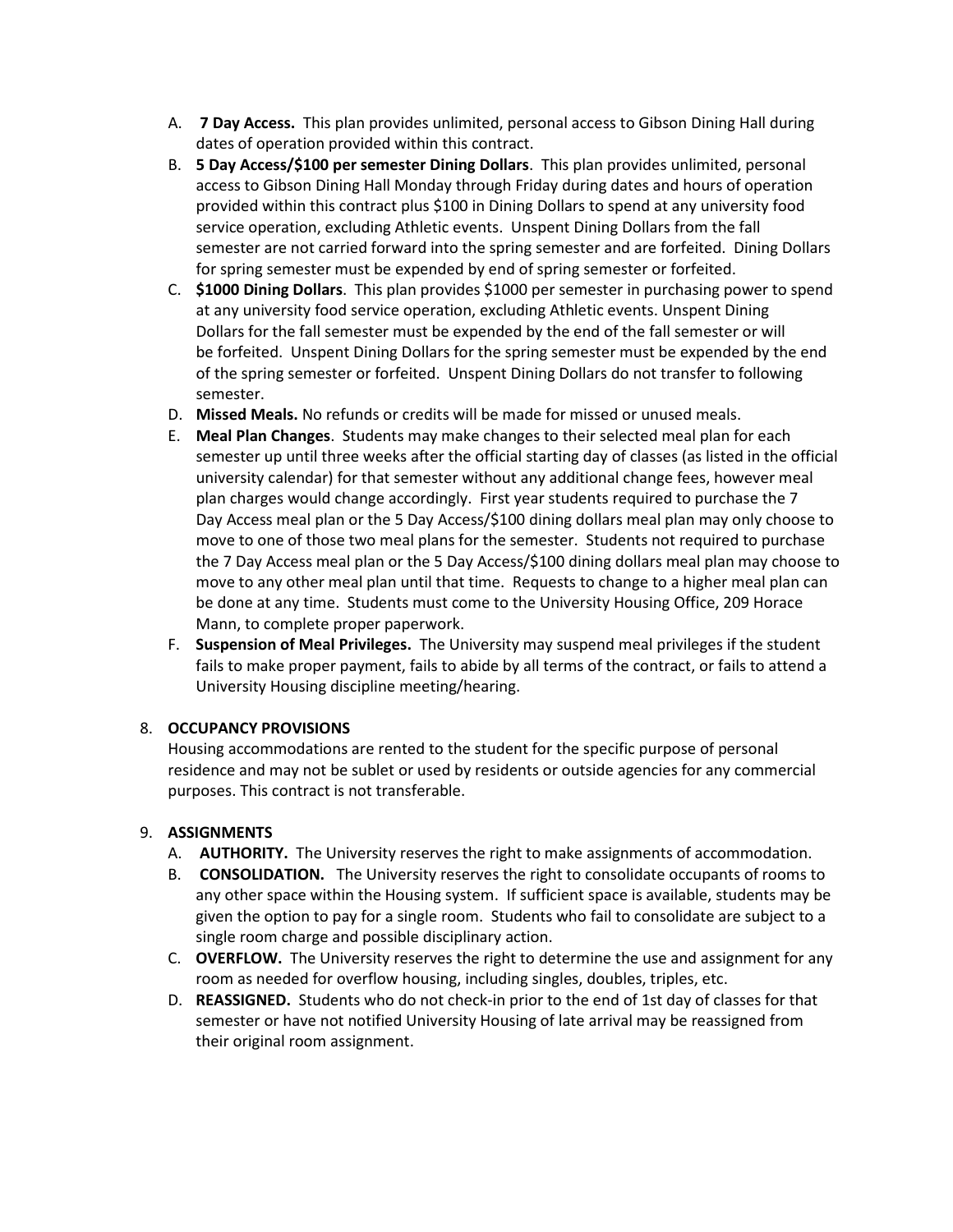## 10. **VACATING**

- A. **POLICY.** Upon termination of this contract for any reason, the student must vacate the residence halls no later than the deadline set by the Department of University Housing.
- B. **PROCEDURES.** The student must follow checkout procedures outlined in the *Guide to Hall Living*. Students who do not properly checkout will be assessed a \$25.00 fee and any other fees resulting from the failure to follow checkout procedures.

# 11. **DAMAGES**

- A. The student is responsible for the assigned room and contents, to include the outside of the room door and will be charged for any and all damages occurring during occupancy.
- B. Students who damage University property through negligence or willful actions will be financially liable and subject to disciplinary and legal action. If the identity of the person responsible for damage to University property in public areas cannot be ascertained, the Department of University Housing may prorate the cost to repair such damages among all or any portion of the residents of the hall as the Department may deem fair. All damage charges are due immediately upon receipt of bill.

## 12. **LIABILITY**

- A. **PROPERTY.** The University will not be liable for theft, loss or damage to property of the student, including loss from fire, flood, water, wind, or acts of God. The University will not be liable for property left in the building after the student vacates (or is expected to vacate). The University reserves the right to dispose of such property through any manner it deems appropriate. Students are encouraged to carry renter's insurance.
- B. **UPKEEP.** The student will be responsible for keeping the assigned room and its furnishings clean, for cooperating with other residents in the common protection of property, and for advising the hall staff of any deterioration or malfunction of facilities. Further, the student agrees to utilize public areas, residence hall equipment, and furnishings in a careful and proper manner. Health and Safety checks will be done throughout the year by Housing Staff and students must be compliant. Residents will be charged for excess cleaning costs.
- C. **PERSONAL INJURY.** Students are encouraged to carry medical insurance. The University will not be liable for injuries or death which occurs within its buildings or grounds.

### 13. **RIGHT OF ENTRY**

The University reserves the right for University personnel to enter the student's room for any purpose connected with the interest of the University. The right of entry is discussed in detail in the *Guide to Hall Living* under Room Entry/Privacy.

### 14. **CANCELLATION OF CONTRACT**

- A. First year students, required to live in the residence halls by the Campus Residency Policy (see Item #2), are not eligible to cancel their contract if they remain enrolled in the University. First year students who fail to enroll, cancel enrollment or are academically dismissed are subject to appropriate cancellation fees and prorate charges as outlined (see Item # 14B).
- B. Students who are not required to live in the residence halls by the Campus Residency Policy (see Item #2) may cancel their contract at any time subject to appropriate cancellation fees (outlined as follows).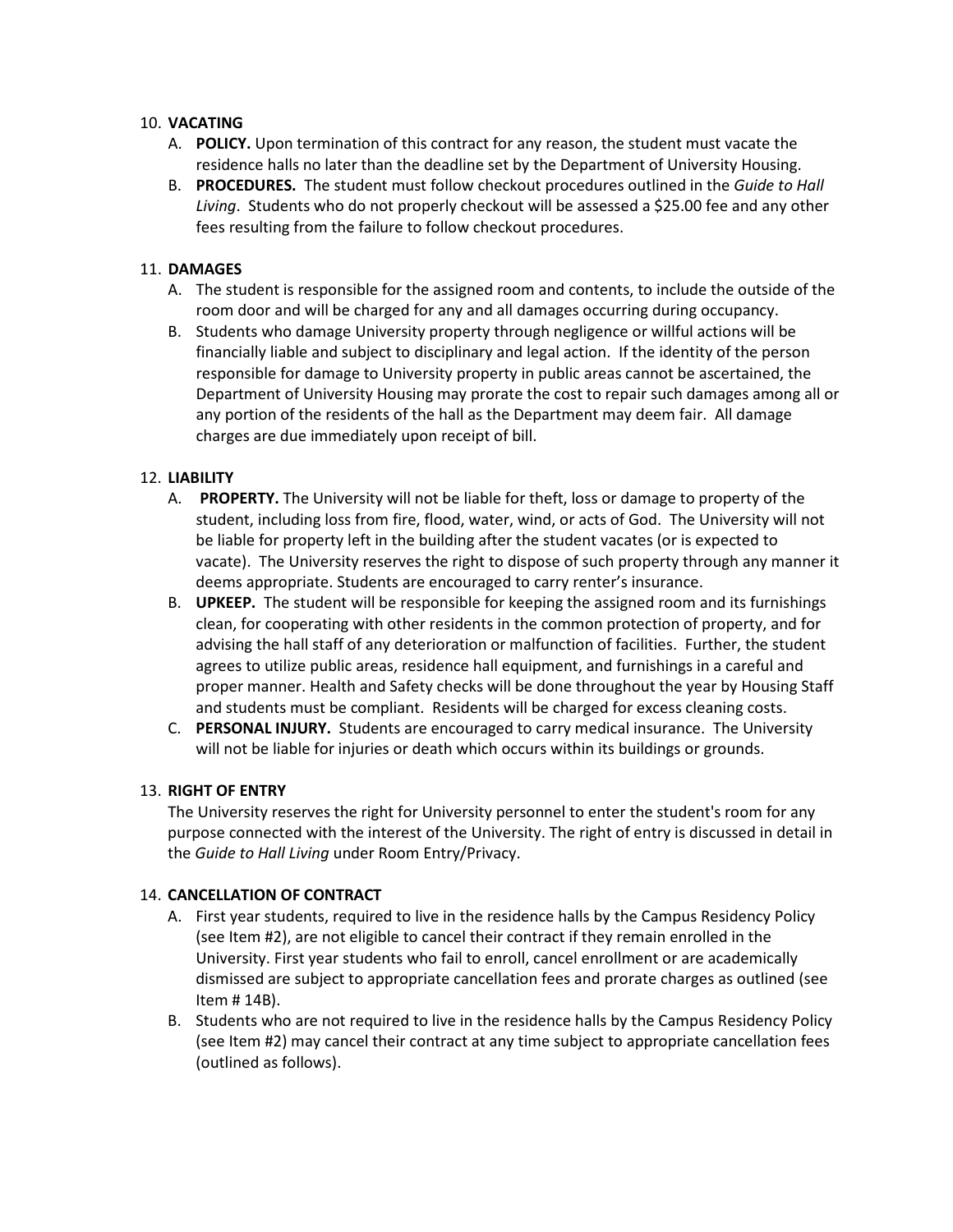| C. | <b>Notification Date</b>                           | Charge                                  |
|----|----------------------------------------------------|-----------------------------------------|
|    | Prior to 6/15/22 (prior to 11/15/22 for Spring     | \$45 application fee                    |
|    | 2023 arrivals)                                     |                                         |
|    | 6/15/22 & after (11/15/22 for Spring               | \$45 application fee, plus \$100        |
|    | 2023 arrivals), including those failing to enroll, | cancellation fee, plus prorate for time |
|    | canceling enrollment or being academically         | occupied                                |
|    | dismissed.                                         |                                         |
|    | $6/15/22$ through $5/13/23$ (room occupied,        | \$45 application fee, plus 35% of       |
|    | remaining enrolled)                                | remaining contract value, plus          |
|    |                                                    | prorate for time occupied               |

- D. Proration of contract charges will end 14 days prior to the first day of final exams for each semester (as listed in the official university calendar).
- E. The 35% of remaining contract cancellation fee may be waived for students who: graduate; are student teaching; or leave campus for training authorized through an academic department. Student will be required to obtain documentation verifying this information from Registrar's and submit to University Housing in advance. Final approval from University Housing will be required before these fees may be waived. Other fees associated with cancellation of contract and other properly billed charges will apply.
- F. All notification regarding cancellation must be in writing and made directly to the Department of University Housing. Prior to check-in, notification date will be determined by postmark or by date of delivery to the Department of University Housing. All cancellations must be approved by University Housing after check-in. After check-in, the official cancellation date will be determined when all of the following are completed; signed cancellation request is submitted to University Housing Office and is approved, proper checkout with hall staff, RIC is signed, personal items removed, and all keys returned. This date serves as the ending date for prorate and other properly billed charges.
- G. Any student who is permitted and/or authorized to occupy a residence hall assignment outside the dates of this contract (i.e., early arrival, interim, etc.) are subject to all applicable policies, terms and conditions and cancellation charges based on date of occupancy (see Item #14B).
- H. Any student occupying a residence hall assignment for Fall 2022, who does not return to PSU for Spring 2023 semester, must notify the Department of University Housing of cancellation and complete proper check-out with Hall staff of their assignment no later than Wednesday, January 4, 2023. Failure to do so will result in full charges for semester interim being imposed, along with all applicable cancellation fees; prorate for time occupied and other properly billed charges.
- I. Federal Financial Aid regulations may prevent the use of federal aid dollars to cover cancellation fees and other non-refundable fees. Students need to consult with the Student Financial Assistance office in regards to this issue.
- J. Students who do not check into their assigned residence hall by the "Last day for late enrollment" for that semester (as listed in the official university calendar) will automatically have their housing and dining contract cancelled as per that date, all cancellations fees will apply.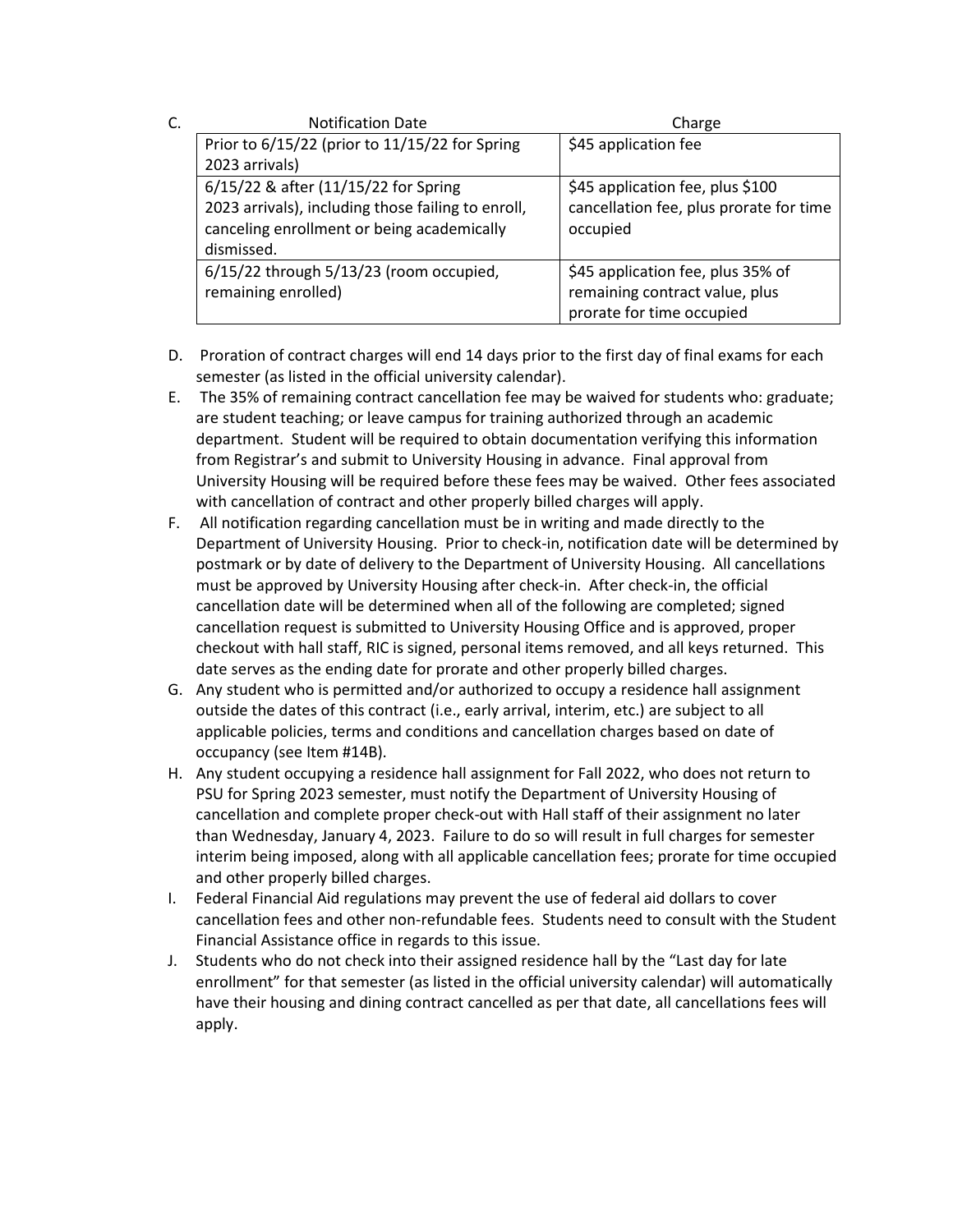### 15. **TERMINATION BY UNIVERSITY**

- A. The University may terminate this contract if the student fails to fulfill financial obligations specified in this contract or if the student violates any of the terms of this contract or published University or University Housing policy. In such cases, the student will be charged a cancellation fee of 35% of the remainder of contract price plus prorate for the time occupied.
- B. The University may terminate this contract if the student is charged or convicted of a crime or crimes against persons or involving any other conduct that may threaten the safety or security of other residents. In such cases, the student will be charged a cancellation fee of 35% of the remainder of contract price plus prorate for the time occupied.
- C. The University may terminate this contract if the student loses status as an enrolled student for any reason. In such case, the resident will be charged room and board fees for the time occupied in residence and cancellation fees or other fees (if applicable).
- D. The University cannot be held liable for and reserves the right to terminate this contract if the room or residence hall should become uninhabitable due to public health emergency and/or damage or destruction by fire, weather or other casualty. In such cases, the contract will be terminated, and the resident will be charged room and board fees for the time occupied.

#### 16. **SERVICES BY UNIVERSITY**

The University agrees to provide utilities at no additional cost to the student. The student agrees to use the utilities in a conservative, economic, and efficient manner. Heating and cooling provided to residence halls derives from a centralized system serving the entire campus. Initiation of these services is dependent on schedules determined by the PSU Physical Plant. Unpredictable weather patterns relative to atmospheric temperature may result in times where interior temperatures are less than optimal while procedures to commence heating and/or cooling are implemented. The University will not be liable for any delay or interruption in services (including heating or air-conditioning, water, steam, GUSNET, phones, etc.) resulting from causes beyond its control, and such interruptions will not relieve the student from the obligation of this contract.

### 17. **ACCOMMODATING STUDENTS WITH DISABILITIES**

In accordance with The Rehabilitation Act of 1972 and the Americans with Disabilities Act, Pittsburg State University provides necessary services for students with disabilities. The University will provide reasonable accommodations for students with identified physical, mental, emotional, and learning disability limitations. Students with a disability which requires special consideration in housing accommodations must identify the needs and work with University Housing personnel and the Center for Student Accommodations Coordinator to meet those needs. Please begin by selecting [http://www.pittstate.edu/office/center-for-student](http://www.pittstate.edu/office/center-for-student-accommodations/)[accommodations/](http://www.pittstate.edu/office/center-for-student-accommodations/)

- A. Click on the "Online Forms", select Request for Residence Hall Accommodation. Complete and return form as instructed.
- B. Specified rooms in Willard Hall (113, 217, 317, 414) and Crimson Commons (101c, 113c, 123c, 133c, 136c, 143c, 146c) are specifically adapted for accommodating eligible disabled students (permanent and/or progressive). Students with a qualifying disability will receive priority in assignment to these rooms. Non-disabled students may request and be assigned to these rooms in circumstances where no requests for accommodations from eligible disabled students exist. The University reserves the right to reassign to alternate space non-